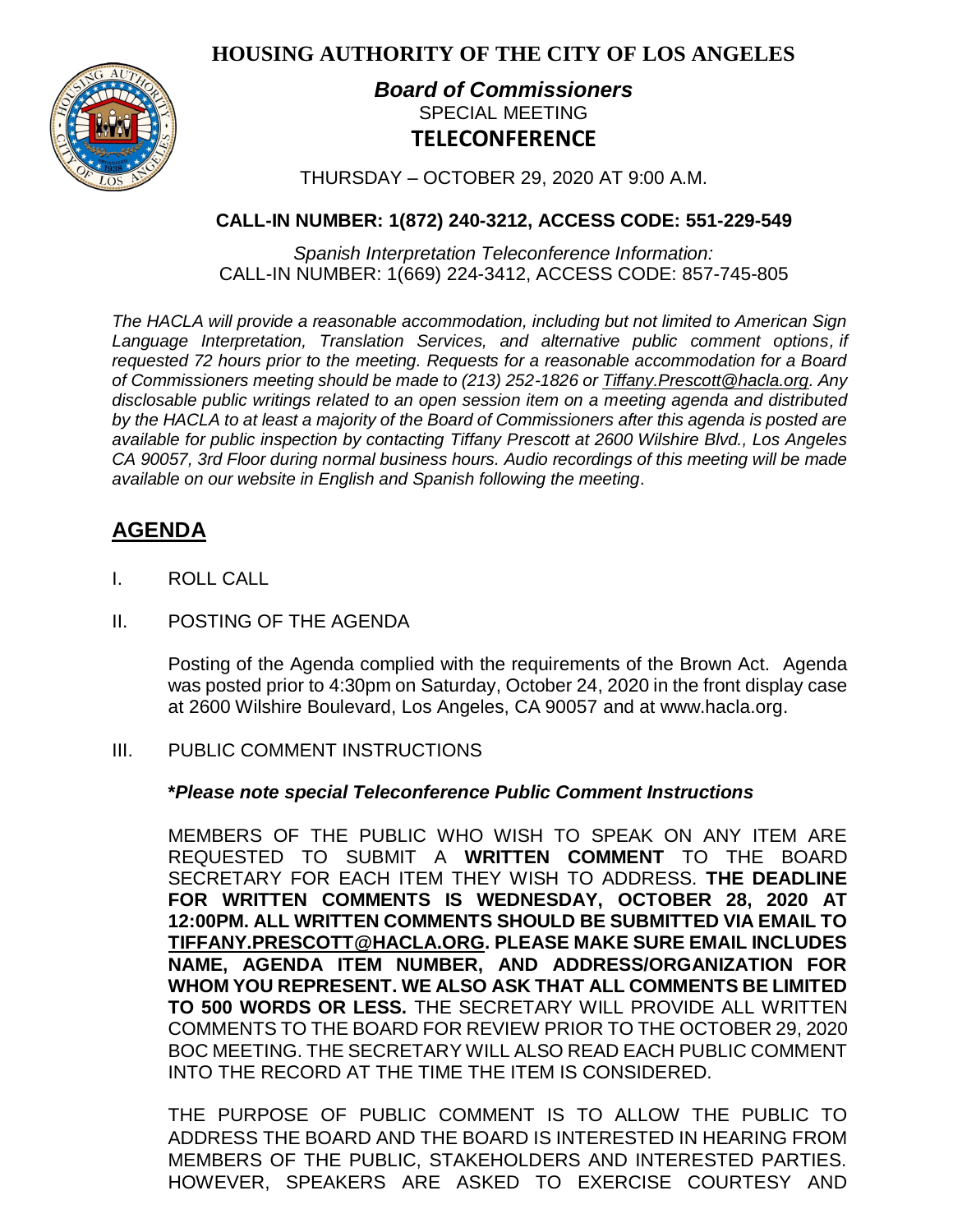CONSIDER THE RIGHTS OF OTHER SPEAKERS BY ADHERING TO THE SPECIAL TELECONFERENCE PUBLIC COMMENT INSTRUCTIONS AND IF POSSIBLE REFRAIN FROM UNNECESSARY REPETITION IN THEIR COMMENTS.

- IV. PRESIDENT AND CEO ADMINISTRATIVE REPORT
	- 1. Monthly Oral Report
- V. BOARD BUSINESS ITEMS
	- 1. Proposed Resolution Approving the Acquisition of the Following Two (2) Real Property Assets: (1) Howard Johnson Hotel – 7432 Reseda Blvd, Los Angeles, CA 91335, for \$16,228,756 and (2) Travelodge Hotel Gardena – 18600 Normandie Ave Los Angeles, CA 90248, for \$9,200,000 in Response to the California Department of Housing and Community Developments ("HCD") Notice of Funding Availability for the Homekey Program in Partnership with the City of Los Angeles; Approving and Authorizing the Execution and Delivery of All Related Documents, Certificates and Agreements, Including Purchase and Sale Agreements, and HCD Standard Agreements; Making a Determination that These Acquisitions are Exempt from Environmental Review Under the California Environmental Quality Act; and the Undertaking of Various Actions in Connection Therewith

Contact: Jenny Scanlin, Chief Strategic Development Officer

2. Proposed Resolution Approving the Acquisition of the Following Two Real Property Assets for Appraised Fair Market Values of (1) Super 8 – 7631 Topanga Canyon Blvd, Los Angeles, CA 90028, \$11,118,600, and (2) Orchid-1763 Orchid Ave, Los Angeles, CA 90028, Up to \$16,000,0000, Contingent Upon Receipt of a Grant Funding Award from the California Department of Housing and Community Development (HCD) Homekey Program or an Equivalent Source of Subsidy or Grant in the Amounts Requested; Authorizing the Housing Authority or its Nonprofit Instrumentality to Enter Into a Partnership Agreement with PATH Ventures for the Long Term Ownership of the 1763 Orchid Property; Authorizing the Execution and Delivery of All Related Documents, Certificates and Agreements Including HCD Standard Agreements; the Undertaking of Various Actions in Connection Therewith; and Making a Determination that These Acquisitions are Exempt from Environmental Review Under the California Environmental Quality Act

Contact: Jenny Scanlin, Chief Strategic Development Officer

3. Proposed Resolution Authorizing the President and CEO to Take All Actions Necessary to Assemble a Financing Team to Finance the Housing Authority of the City of Los Angeles Mortgage Revenue Bonds (Union Portfolio Project) 2020 Series C, Through the Sale of Tax-Exempt Fixed-Rate Mortgage Revenue Bonds in an Amount Not to Exceed \$22,000,000 and Providing and Authorizing the Execution and Delivery of All Related Documents, Certificates and Agreements and the Undertaking of Various Actions in Connection Therewith

Contact: Jenny Scanlin, Chief Strategic Development Officer